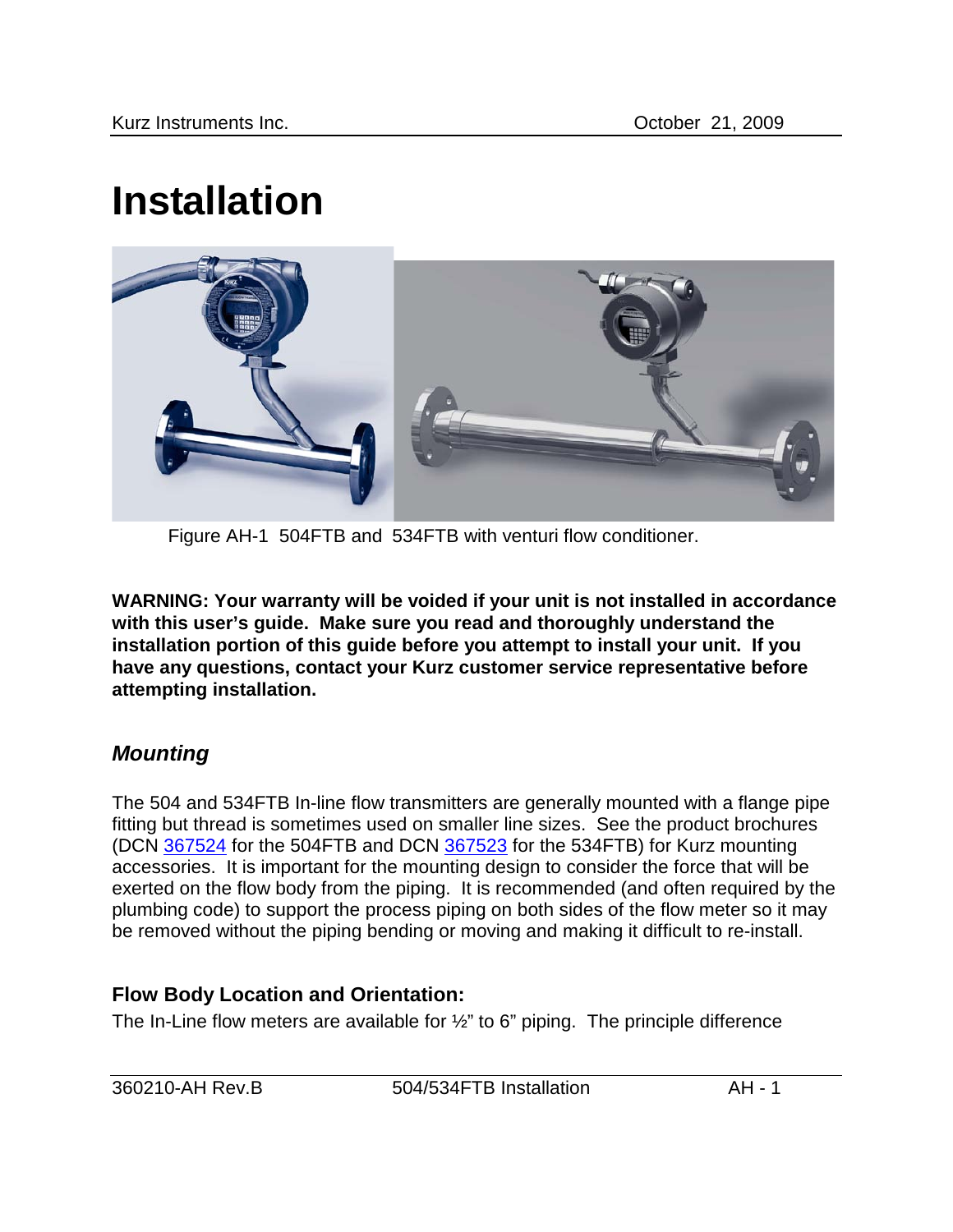between the 504FTB and 534FTB is the type and efficiency of flow conditioner which can be seen in the two photographs shown above.

- 504FTB has only a small perforated plate flow conditioner. Its installation requires straight runs in the 15 to 40 D range to obtain field data within 2% of the laboratory calibration. So field calibration may be needed depending on the accuracy needed.
- 534FTB has a venturi flow conditioner. This has no straight run requirements to be within 2% of the laboratory calibration. Field calibration is generally not needed.

The quick start quide shows this very clearly in the second figure for in-line meters. In addition to what is shown here, the double elbow case not shown, will introduce swirl that can further aggravate the data and straight run length requirements.

#### Horizontal Mounted Meters

Any orientation works fine.

If there is condensate running along the bottom of the pipe, the sensor will last longer if its electronics head is vertical up tilting down to no more than to 8 AM or 4 PM positions.

#### Vertical Mounted Meters

Flow going up works well under all conditions

Flow going down works well except near the zero flow region, below 50 SFPM or 0.25 SMPS.

#### **High Dew Point applications**

If the application is near the dew point, it will condense inside the pipe walls when the gas is cooling as it flows along. Insulating the piping will reduce the condensate on the inside walls. In these cases, it is best to mount the sensor from the bottom at about 7:30 or 4:30. Vertical from the top can cause water to flow on to the stings, or if mounted from the bottom the condensate will aggravate sting corrosion. Condensate (water or other liquids) on the sensor will cause false high flow readings as the sensor evaporates the liquid.

#### Hot or cold process fluid

Insulation on the piping will reduce any temperature gradients that will introduce a false high or low reading. Hot fluid in a pipe with cold walls will tend to read low for sensors which are center line mounted and read high for Cold fluids in a warmer ambient.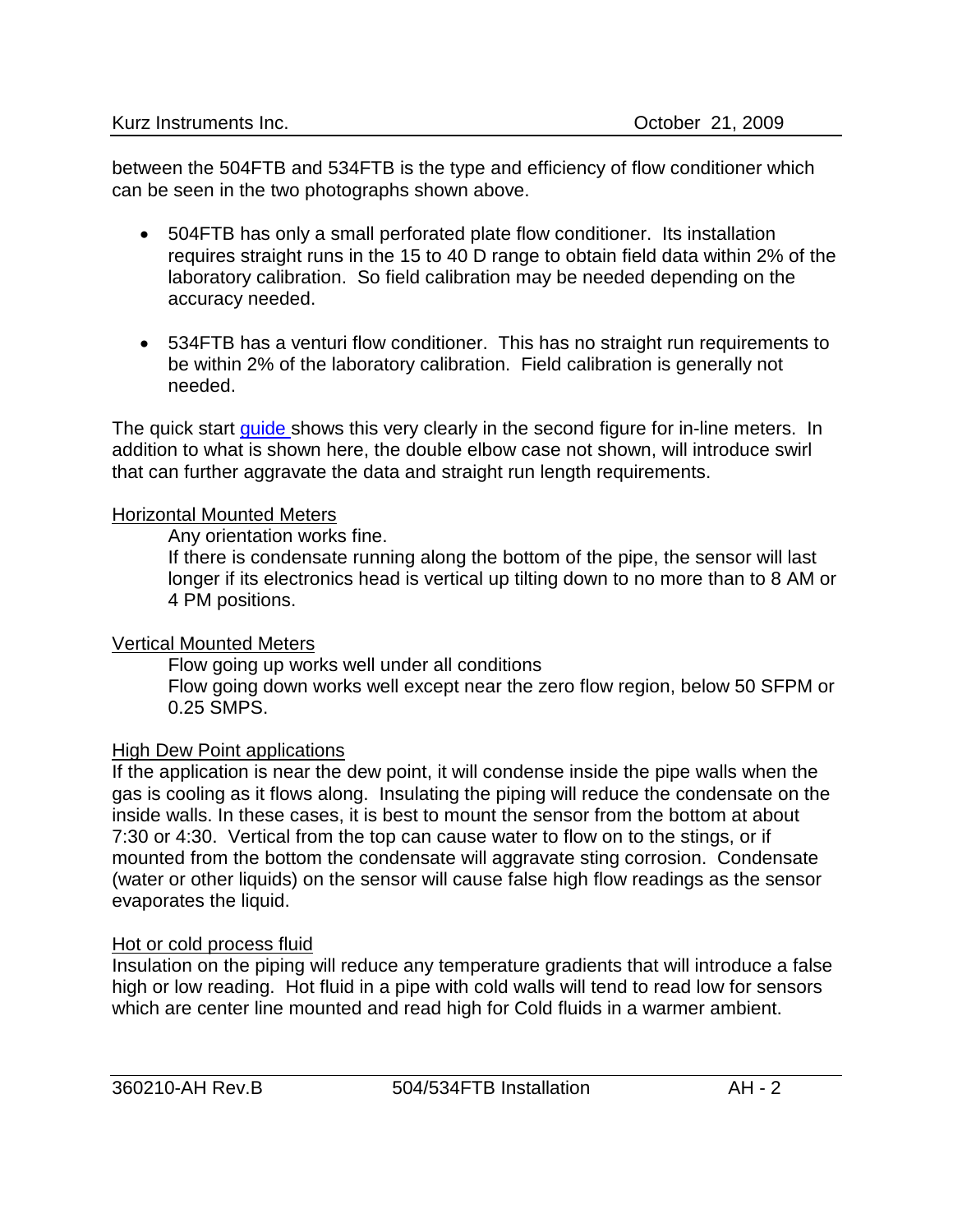#### Pump or Fan inlets

Vacuum or pump inlets from ambient air can result in extra sensor cleaning schedules to remove dirt build up. The fan inlet is often below atmospheric pressure and when the humidity is near 100% there will be condensation formed at these locations. The condensate will allow dirt to stick to the sensor more than in the absence of condensate. A better solution is to place the flow meter after the fan or pump where the pressure is higher, thus the relative humidity will be lower and avoid condensation and dirt sticking to the sensor.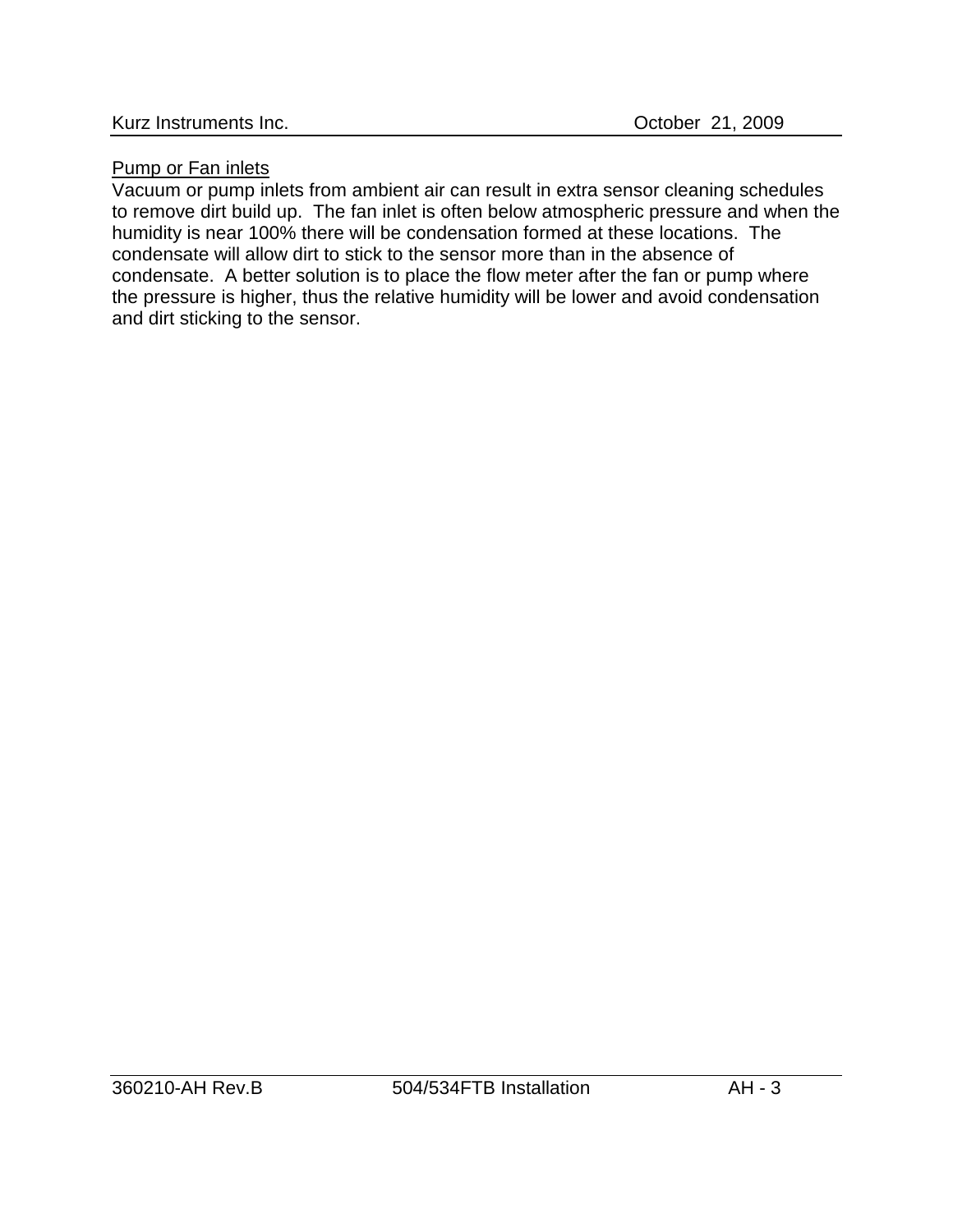



Figure AH-2. Location of major components

1. ¾" FNPT Sensor support port (TA or Transmitter Attached version)

Conduit or cable port (TS or transmitter separate version)

- 2. Backlit 2x16 LCD and 20 key button interface
- 3. ¾" FNPT signal and power conduit ports.
- 4. Safety Label and Product ID tag.
- 5. Main I/O wiring terminal block for sensor, power, RS-485 and 4-20 mA outputs, TB1
- 6. AC power input. 85 to 265 VAC 50/60 Hz. 1 phase.
- 7. Power indicator: Green LED, right side of TB1
- 8. USB mini-B connector
- 9. Optional hardware, AI, DO, DI, Purge valve, I/O connector TB6
- 10. External and internal ground lug locations. Shielded wire pig-tail termination location.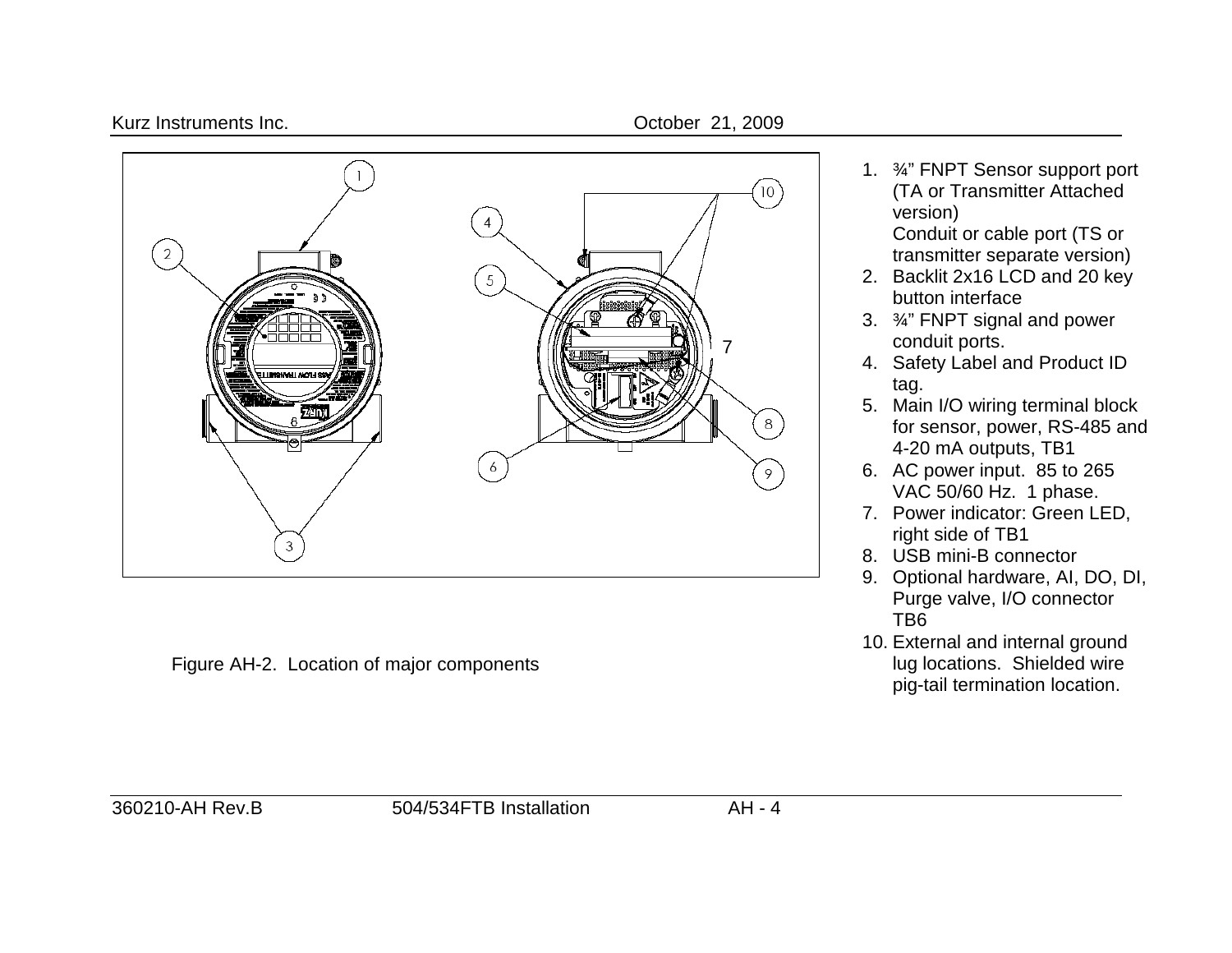## *Electronics Head Orientation*

The electronics head is provided in two standard orientations compared to the sensor flow arrow or flow direction. When looking at the display and the flow is to the right, this is the normal configuration (see figure AH-1) and flowing to the left is reverse. This option is selected in the model part number when the unit is ordered.

*Rotating the head in the field can damage the sensor wires and result in a loose connection which results in water leakage or other warranty and hazardous area safety violations.* 

## *Transmitter Separate (TS) Version*

For transmitter separate (TS) versions the flow meter is shipped in two enclosures – the Sensor Enclosure and the Electronics Enclosure as shown in Figure AH-3. The sensor enclosure mounts as described above and contains the sensor wire terminal board.

Sensor Wires



Figure AH-3. Sensor electronics enclosure and sensor J-box with covers removed

The electronics enclosure contains the sensor control board, optional AC power supply and LCD/keypad and is mounted via the pipe nipple as shown in Figure AH-4. Two U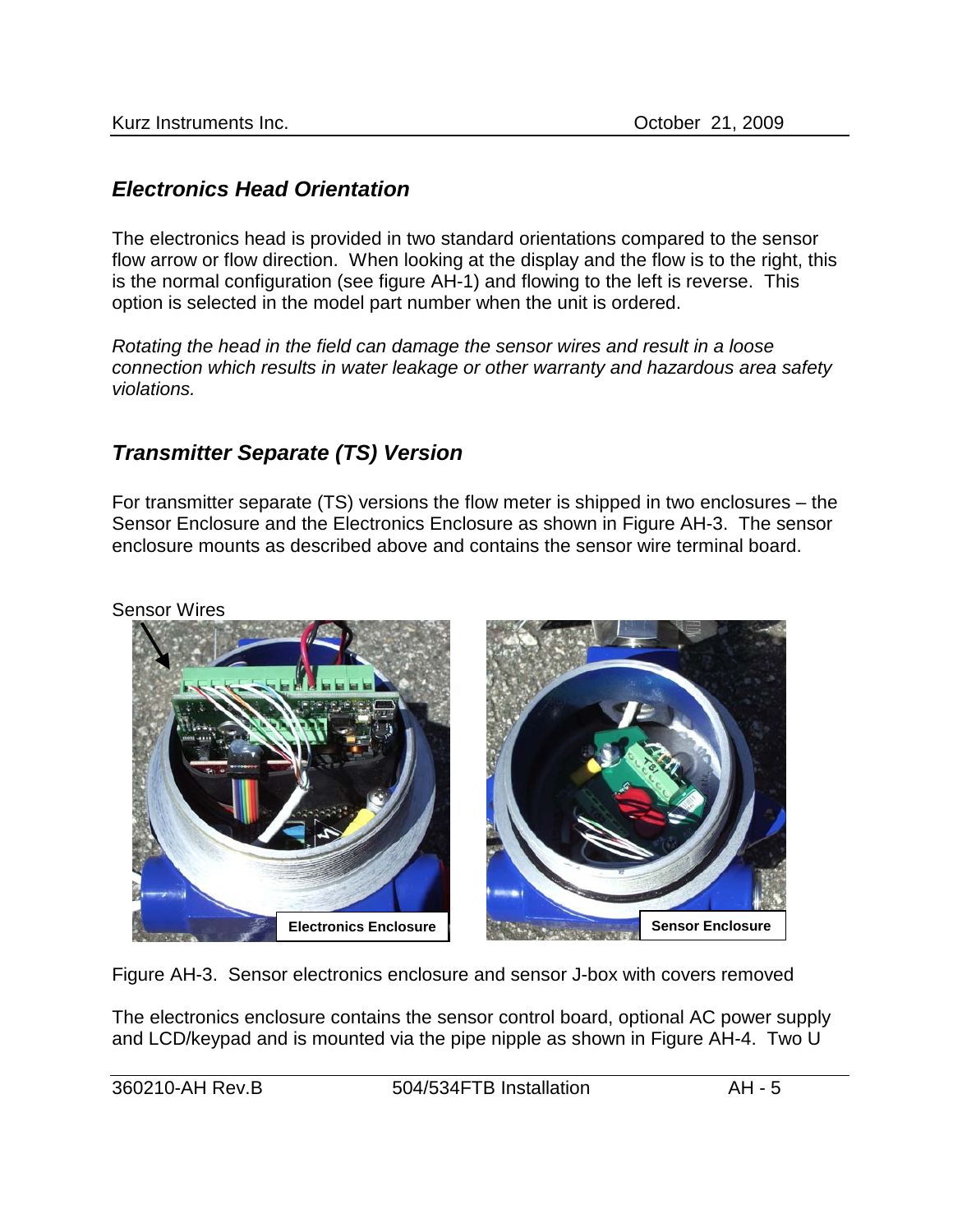clamps around the pipe nipple to a metal mounting adaptor (Optional Kurz part # 700494-) frame or pipe stand are sufficient. It is important to note that the sensor serial number on the electronics enclosure and the sensor enclosure must match. These two parts are not interchangeable unless the electronics configuration file is matched with the sensor serial number.



Figure AH-4. Examples of Unistrut and Pipe mounting of the TS configured electronics using the optional mounting kit, 700494-.

# *Field Wiring*

Proper wiring installation of the MFT B-Series flow transmitters may involve some or all the following topics:

• Safety Grounding and Explosion-Proof enclosure connections.

360210-AH Rev.B 504/534FTB Installation AH - 6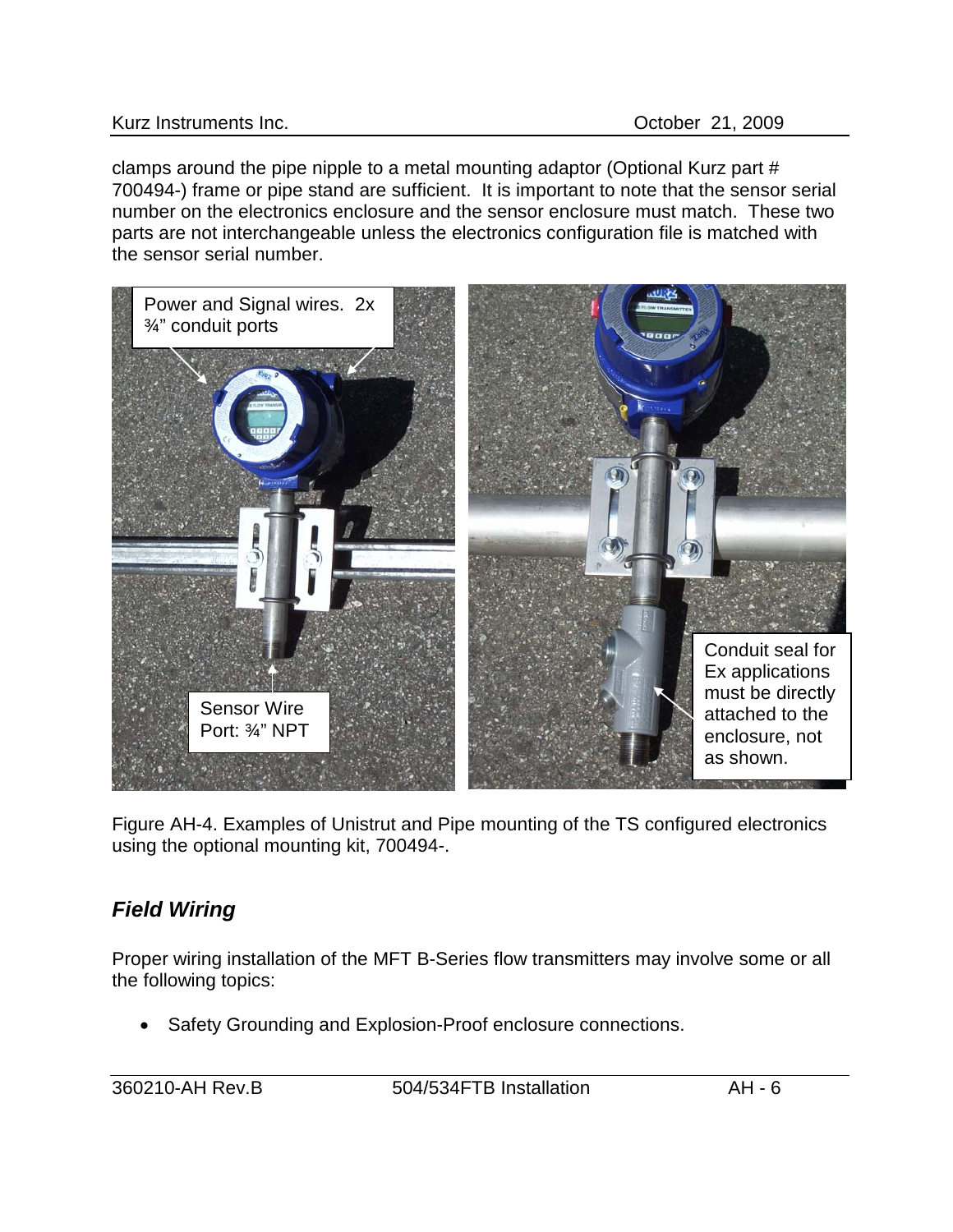- Water ingress protection
- DC or AC power requirements and connection.
- Analog Output configuration and wiring of the 4-20 mA signals.
- Discrete Alarms
- Purge sensor air solenoid
- Zero/Mid/Span daily drift test (EPA 40 CFR part 60 or 75 support)
- Serial Digital Interface
- 5-wire sensor connection for the TS configuration
- Clip-on Ferrite for all signal wires if not in shielded conduit
- Flex service connection to sensor probe support.

*Please read the complete text of the sections and study the wiring diagram examples which are relevant to your model before performing the installation.*

# *Safety*

To ensure compliance with General Safety requirements the metal enclosures must be grounded to minimize the chance of electrical shock. For Explosive Atmospheres, proper grounding minimizes the chance of sparks occurring, potential ignition sources, outside an enclosure at its mechanical interfaces if a fault current was to flow. Both internal and external grounds are available; see the wiring diagrams DCN 342038 and 342039.

For hazardous gas areas, wiring going into and out of the explosion-proof enclosures must be done through a conduit seal or cable gland rated for explosion-proof applications (Class 1 Div. 1 or Zone 1) attached directly to the enclosure. See Figure A-4. These seals are not needed for non-incendiary designs (Class 1 Div. 2 or Zone 2) except where extra protection from water damage is wanted.

**For hazardous areas it is important to not connect or disconnect any wiring when the circuits are energized, the resulting spark could cause ignition.**

**For hazardous areas: Do not open the enclosure when potentially explosive atmosphere is present.**

Three 3/4" FNPT fittings are provided on the electronics enclosure. The one pointing out radially is used for the sensor probe support or its wiring in a TS configuration. The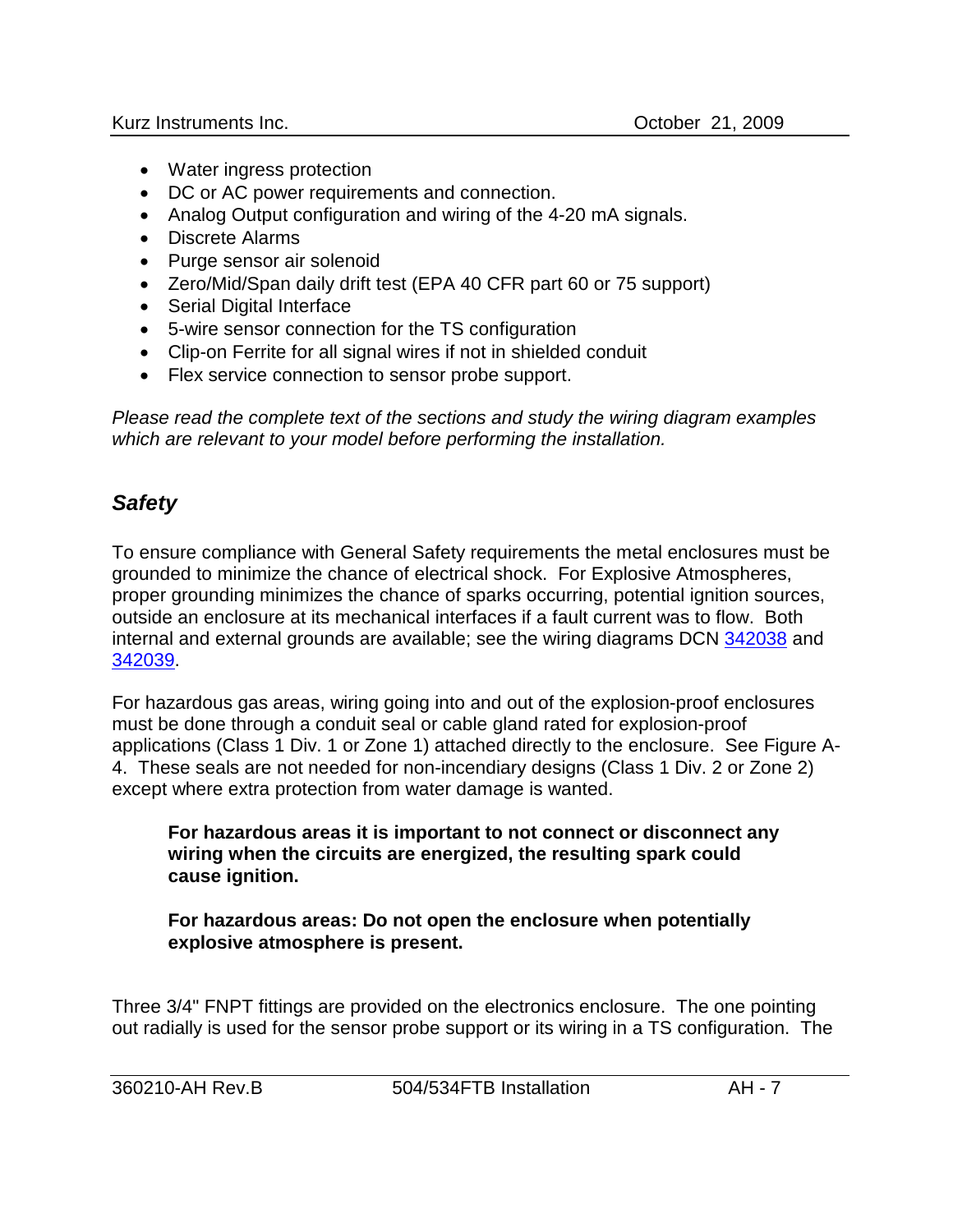other two ports exiting opposite the sensor port are for power and signal wiring. One port is typically used for AC power and the other for the signal wires. DC powered models can use both ports for signal/power wiring. Consult your local electrical code for installation requirements.

#### **For hazardous areas, if there is an unused conduit port, then an approved Ex d plug (3/4" ) must be used on that port and fully threaded in.**

The safety labels and ratings for CSA, and ATEX Ex n and Ex d applications along with the T-code for both the enclosure ambient environment and the sensor process environment are shown section AM of the manual.

The electronics board used for the Ex applications is certified as the -01, -03 and -04 for the FD sensors (used in 454 and larger 5xx models) and -06 and -07 on the MD sensors (2" and smaller 5xx models). This configuration is provided at the factory when the equipment is ordered but if a field replacement of the SC board is done, it is important to ensure the board is compatible with the sensor. See section I for more detail on this.

## *Water Ingress Protection*

The leading cause of a malfunctioning flow transmitter is water penetration in to the sensor electronics or wiring terminals. The electronics enclosures have a NEMA 4X or IP66 rating but the transmitters are still subject to water damage if not properly installed and maintained.

Protective measures for keeping water out of the flow transmitter components.

- Installation of conduit seals (Ex type potting Y work well) near the enclosures on all ports.
- Most cable gland designs not only provide for shielded cable termination but an environmental seal against dirt and water.
- Routing of conduit or cable using a water loop and drain near the enclosure ports
- Keep the enclosure lids on tight using the supplied o-rings.
- Positive pressure dry purge air to the enclosure will keep condensation out (few PSI from a regulator).

Conformal coating of the circuit boards is standard but this only protects against condensation of trapped water vapor which forms from cooling inside the enclosures/conduit. Every 10 minutes a sensor and wiring leakage test is performed. This will set an alarm (Modbus, LCD and NE-43) when excessive leakage is observed.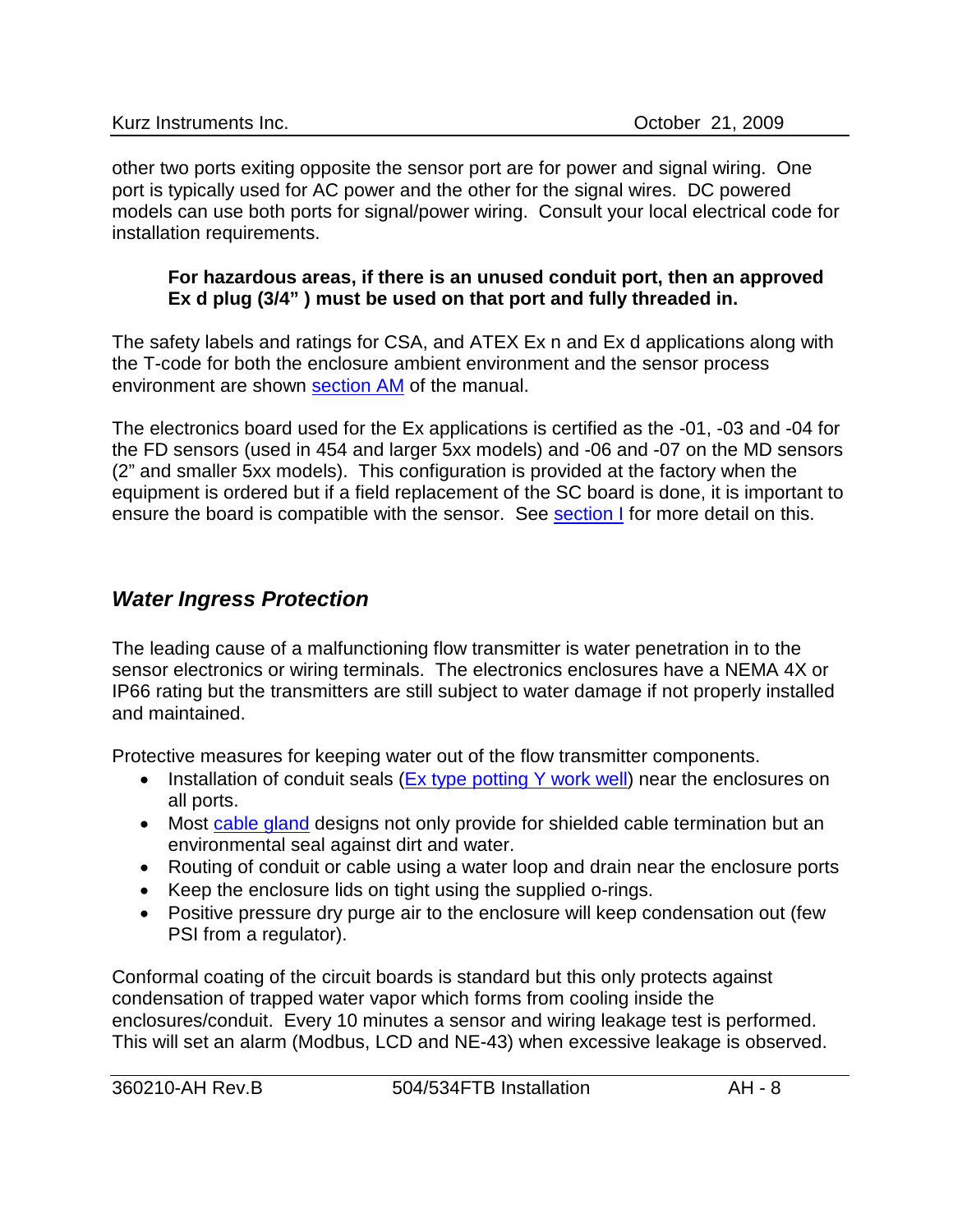# <span id="page-8-0"></span>*Flex Wiring Connection for Sensor Inspections*

To support periodic and preventative maintenance, the sensor electrical connections should be done with extra cable or flex conduit length. This allows the sensor to be removed from the process for inspection and or cleaning without disconnecting the wiring. The transmitter attached (TA) versions have only power and 4-20 mA wires are being routed out and use standard electrical wring practice as shown in Figure AH-5.

However, the trouble is maintaining the EMC requirements on the wiring at the same time. If we are using a transmitter separate (TS) version, the sensor is remote from its electronics, we must use an approved shielding method. The 5-wire sensor connections are described in a [later section.](#page-15-0)



 Figure AH-5. Flex sensor connection for service loop, TA version using Liquid Tight Conduit.

**Approved EMC** tight flexible, shielded electrical connections for the **TS 5-wire sensor** wiring

- Braid reinforced pneumatic hose; Hydraulic line hose
- Corrugated Stainless Steel tubing, with compression fitting at each end. Gas appliance flex fittings may be long enough and are available at local home

360210-AH Rev.B 504/534FTB Installation AH - 9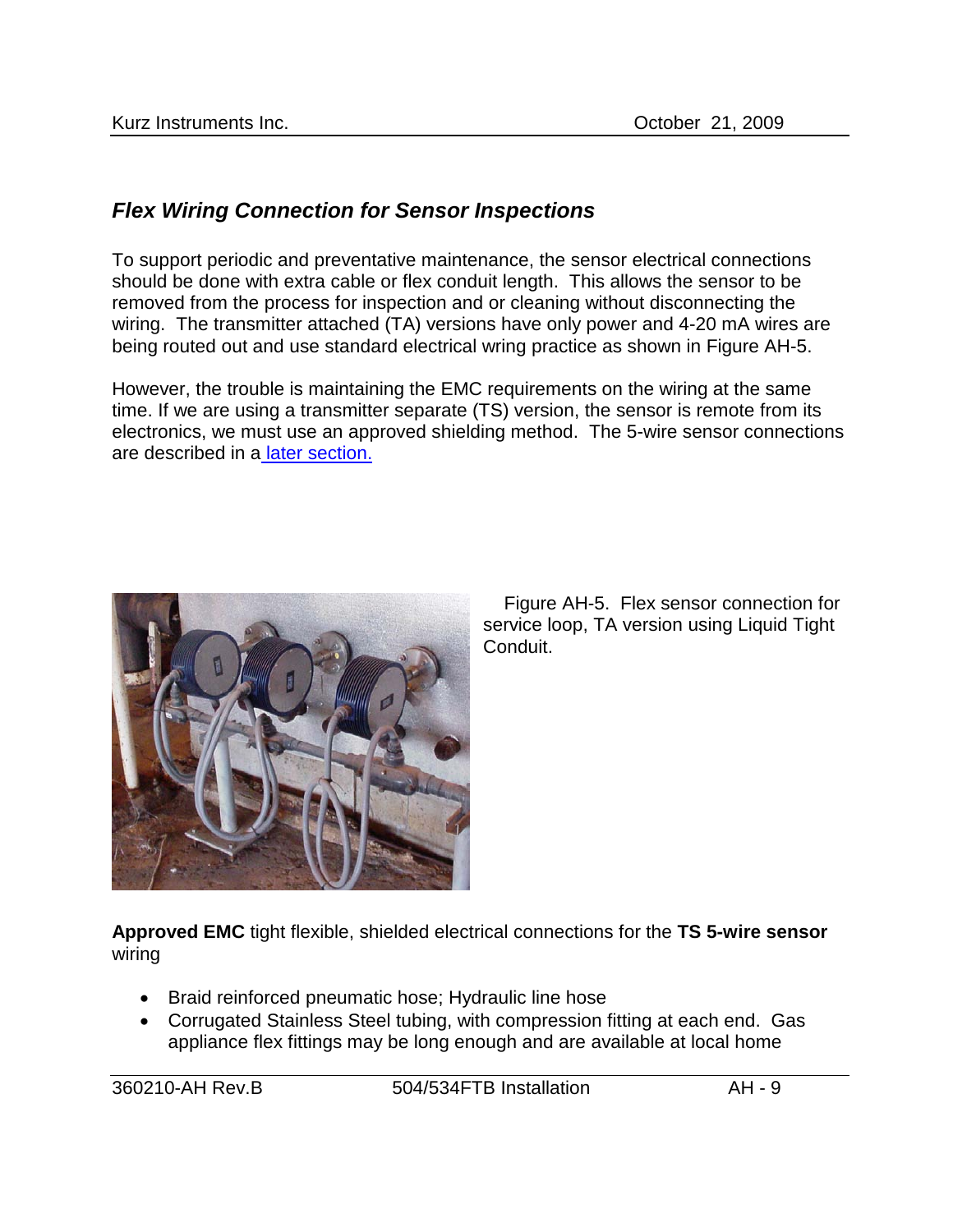improvement outlets.

• Braided Shielded cable with peripheral bonded shield cable glands



Figure AH-6. Metal Braid Hydraulic Lines, corrugated gas appliance line and braided shielded cable all work well for EMC shielding of 5-wire sensor connections.

**Do not** use Liquid tight Flex conduit for 5-wire sensor connections, shielding is not effective.

# *Typical Hook-Up Wiring Diagrams*

For both the AC & DC powered versions of the MFT B-Series, typical summarized wiring diagrams for most applications are available as defined in DCN 342038. This covers the transmitter separate (TS) and transmitter attached (TA) configurations. Examples for 4- 20 mA connections and Modbus are shown along with the terminal definitions and cable wiring notes.

For the transmitter separated (TS) enclosure configuration, the 5-wire sensor connections must be made as shown in DCN 342039. The connection between the enclosure groups must be shielded to maintain the CE rating.

# *24 VDC Powered Flow Transmitters*

The 24 VDC power is a nominal voltage since all circuits have a regulated supply and will work between 18 and 30 VDC. You may also use an unregulated power supply with 50 to 60 Hz ripple as long as the instantaneous voltage is between 18 and 30 VDC.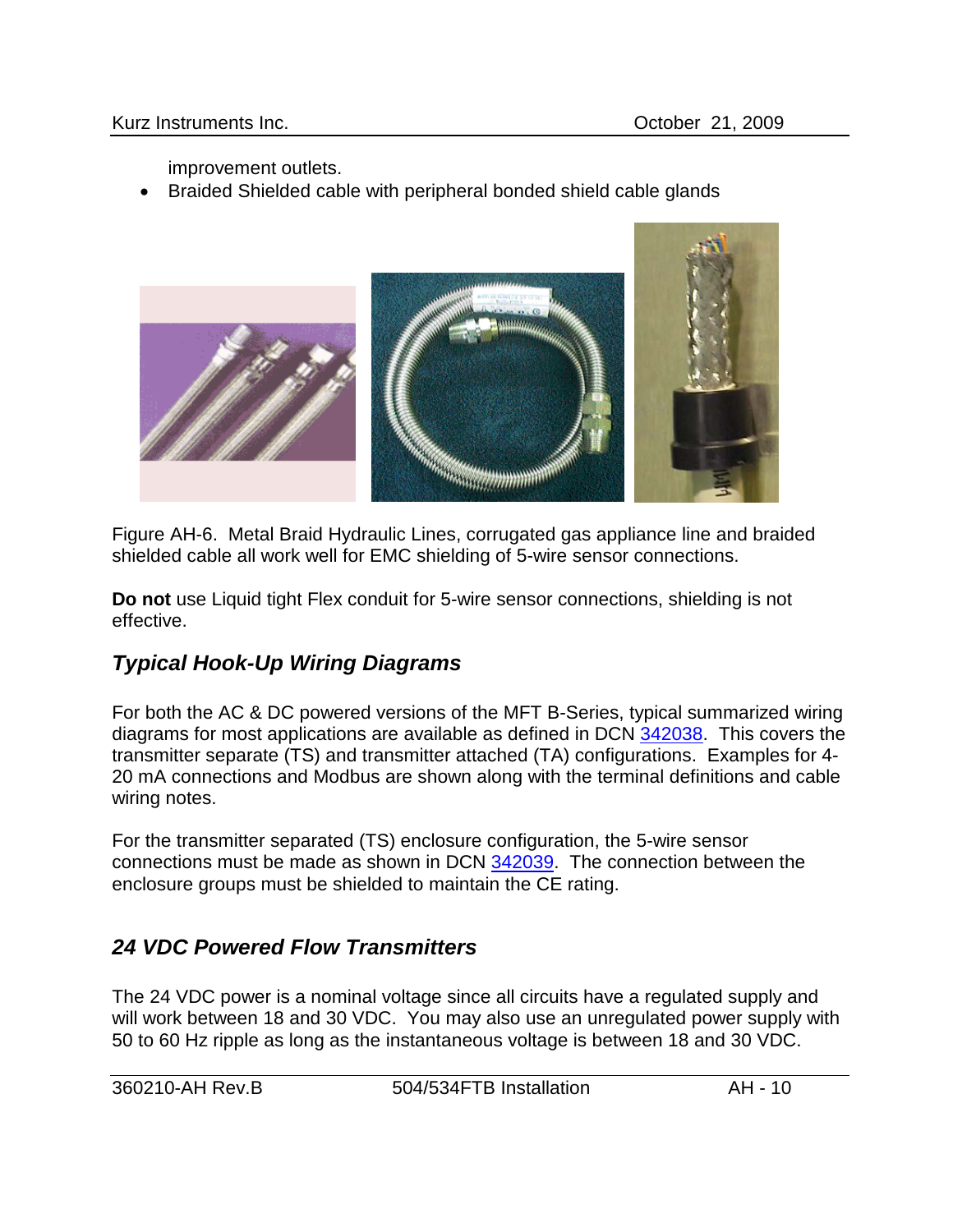| Kurz Instruments Inc. |  |
|-----------------------|--|
|-----------------------|--|

Surge currents during sensor warm up could require up to 1 A and will fall off after it warms up in about 20 seconds. At no flow the current will be about 0.1 A and about 0.3 A for high flow rates (12,000 SFPM). The power is protected against reverse polarity so if no current flows or there is no output signal you may want to check the polarity against the wiring diagram, DCN 342038.

The flow transmitter is grounded. The 24 VDC power and 4-20 mA signal have MOVs (metal oxide varistors) to clamp voltage spikes going into the unit. These are 56 V nominal (voltage level at 1 mA) and do not conduct significant current below about +/- 36 VDC relative to ground. Consequently, the isolated 4-20 mA signals, alarms etc., can not have a significant common mode or bias voltage to prevent leakage currents on the MOVs, which can cause an error in the flow measurement if occurring on the 4-20 mA output.



Figure AH-7. DC and AC power connection.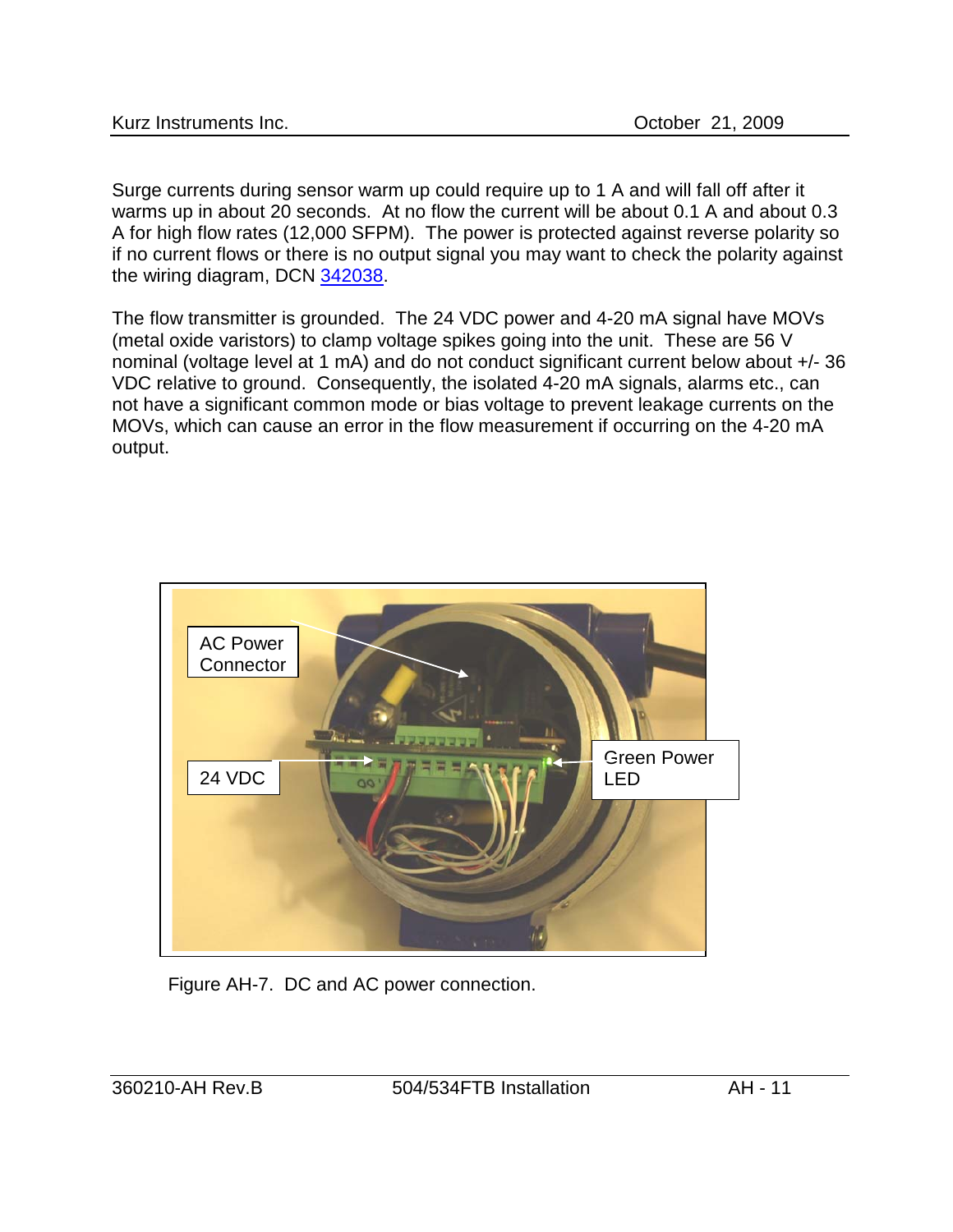## *AC Powered Units*

A universal input 85-265 VAC and 50-60 Hz supply generates a nominal 24 VDC to power the unit. The AC wiring uses one of the two ¾" conduit ports for the signal wiring. The AC powered units have a long pull tab attached to the plug so it is easy to remove the plug and connect the AC wiring with a 1/8" screw driver.



Figure AH-8 AC power pull tab to be removed.

Discard the pull tab as the power wiring can be used to guide the plug in/out of the power supply.

These wires must be inside the plastic insulator sleeve to prevent the wires from catching in the threads of the explosion proof lid. The internal ground can be made via the AC power plug or a 10-32 stud on the PCB.

There is no means of disconnecting power for this unit. You will need a disconnect per your local electrical code.

# *Analog Output*

**Loop powered wiring:** The 4-20 mA linear output is a loop powered isolated signal. The positive output terminal is diode protected against reverse voltage. The principle wiring diagrams for these are 342038 and 342039.

**Self powered wiring:** The output may be self-powered in the non-isolated mode by jumpering +24 VDC to one of the two + 4-20 mA terminals. Then the 4-20 mA output would be taken from the 4-20 mA negative terminal to ground. A simplified AO wiring drawing for this mode of operation is shown in diagram 342045. To use it in the nonisolated mode, the receiving current should be sensed with an isolated input to avoid ground loop currents.

**AO capabilities:** The 4-20 mA circuit has a 11 VDC compliance at the full 20 mA current. So, on a 24 VDC 4-20 mA circuit, at least 11 VDC will be dropped across the 4- 20 mA output, the balance on the load resistor and wiring. For example, with a 250 ohm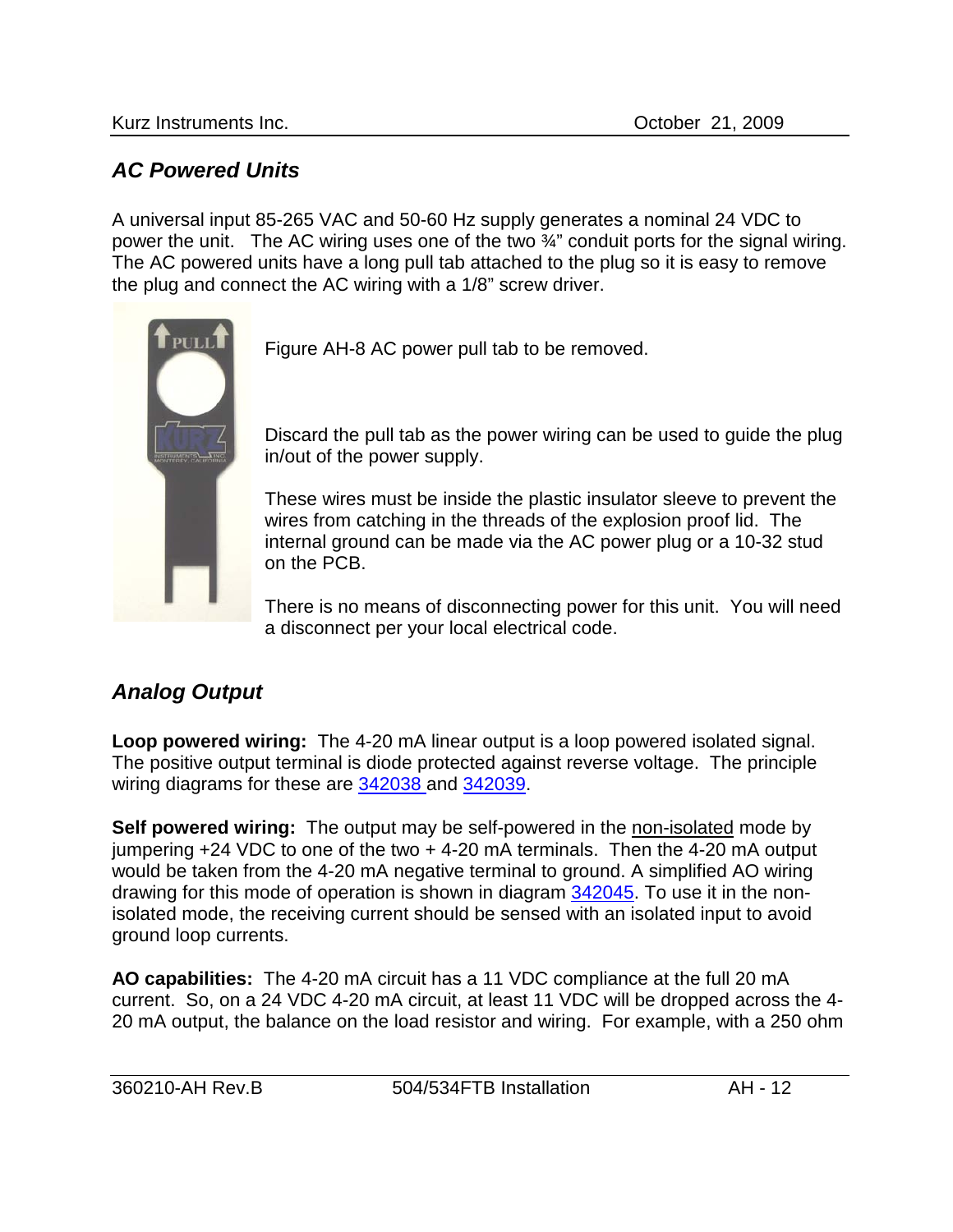load, at 20 mA the voltage drop will be 5 V on the load resistor, 19 V across the 4-20 mA output or AO terminals. With higher voltage supplies, you have correspondingly higher load resistance available. As a loop-powered 4-20 mA output and a 24 VDC power supply, you can drive 600  $\Omega$  and still support the 21 mA NE-43 alarm. Do not exceed 36 VDC on the loop-powered interface or you may have leakage current from the protective MOVs causing an error in the measurement. In summary, a loop-powered configuration places a customer provided DC power source, the MFT B-Series output and load resistance(s) all in series.

**NE-43 alarm** support on the 4-20 mA signal is also provided. This means normal operation is clipped between 3.8 and 20.5 mA. Meter faults or sensor kickout are indicated with either a low or high alarm on the 4-20 mA output. See the diagnostic section for more information.

# *Clip-on Ferrite for all Signal Wires*

The I/O connections, 24 VDC, Modbus, analog outputs, or analog inputs (4-20 mA) must be clipped in a ferrite to meet the EMC specifications. Figure A-9 shows an example of this type of wiring.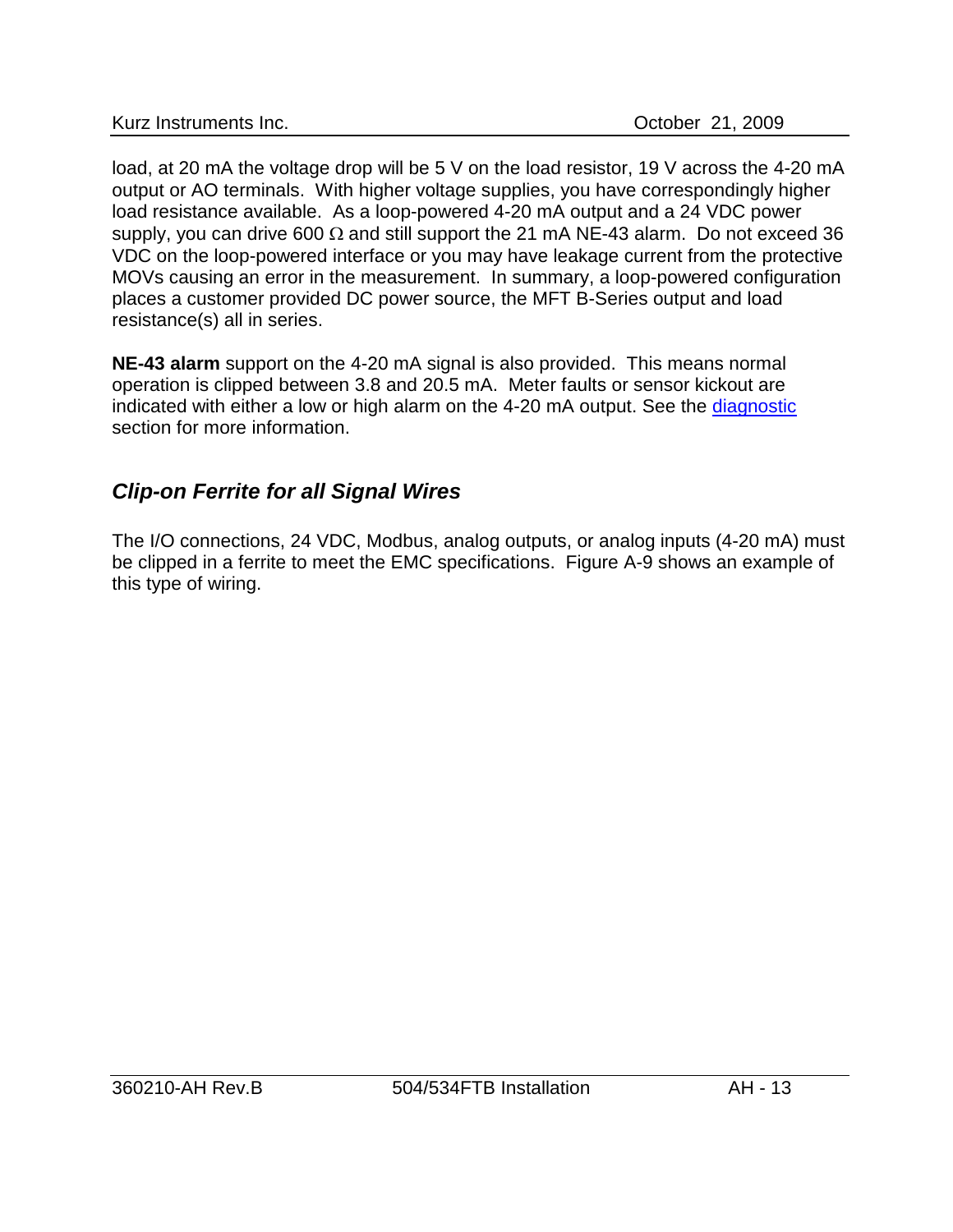

Figure A-9 Clip-on Ferrite for I/O wires to be CE compliant without proper cable or conduit shielding.

The exception for this is if the I/O wiring are in a multi-conductor braded shield cable with peripheral bonded termination or solid conduit (ridged or EMT). Liquid tight flex does not provide shielding.

One Ferrite kit ships with each meter. More can be purchased from Kurz as part number 600029- or from the following manufactures:

Steward 28A2024.0A2 Fair-rite: 0443164151: Stock available from Kurz or Digi-Key Corporation [\(www.digikey.com](http://www.digikey.com/) )

## *Alarms*

The two optically coupled solid state relays (SSR), may be used for various functions such as sensor error output or totalizer mode pulses. Each SSR is rated for 0.5 A, 24 V AC/DC. As with the other I/O terminals, there are 48 V MOVs for surge protection on this device. You must not exceed 36 V to ground or you will cause leakage and may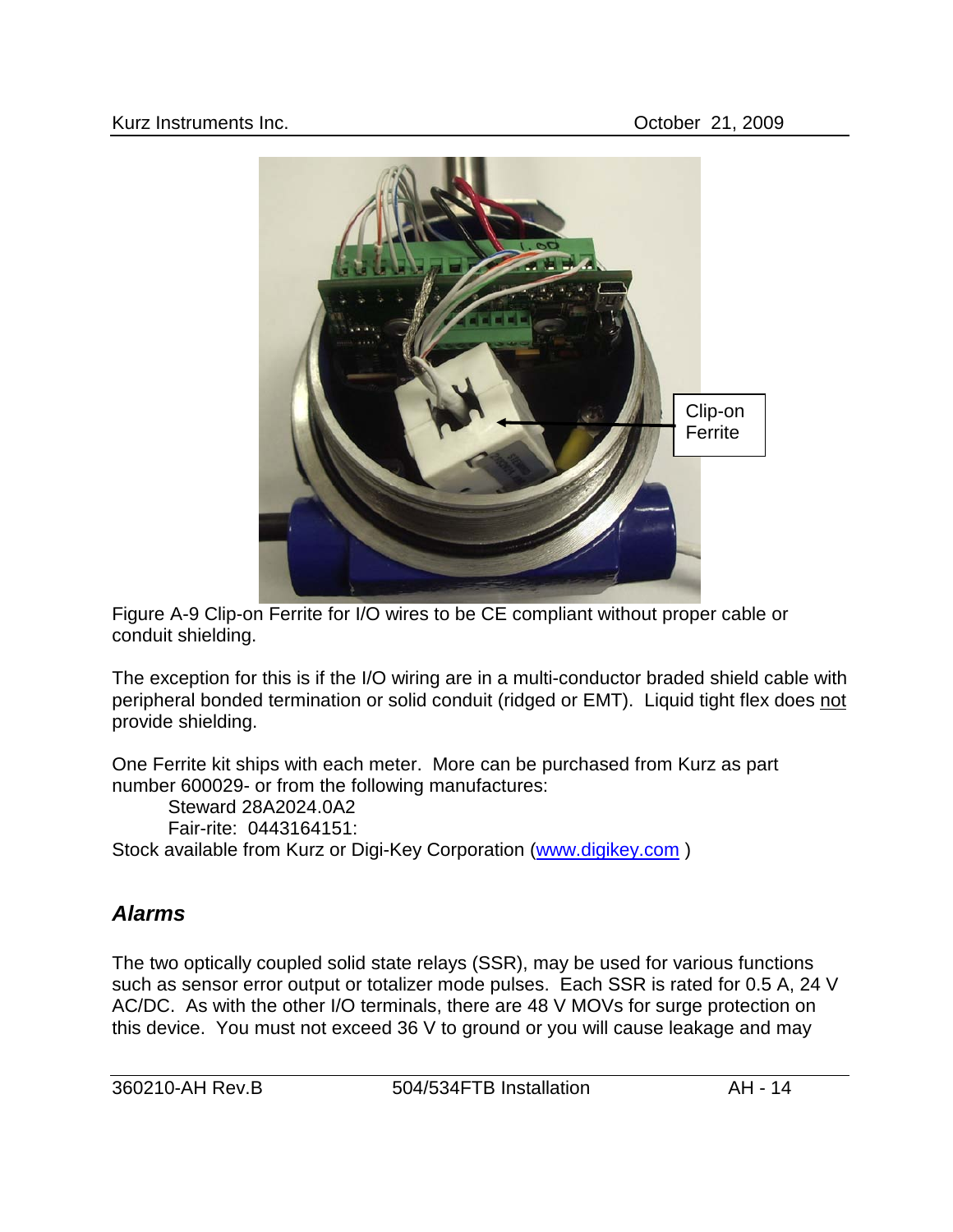overheat and damage the MOV which can fail in a short. Again, see the wiring diagram 342038 for the specific alarm terminals.

## *Serial Communications*

There are two independent serial ports on the MFT B-Series. A mini-type B USB connector with Kurz driver can act as a COM port so "remote" terminal operation is possible or the RS-485 port can be used for the Modbus protocol and multipoint communications. The USB port can be used instead of the small LCD/keypad option to view data, configure the meter or extract diagnostic data. The upload or download of the meter configuration can be done on either the USB or Modbus port using the Kurz provided program KzComm. The advantage of the Modbus port is greatest when you have multiple meters on the bus allowing access to all of them from one location such as your heated or cooled office or control room.

#### **USB**

Any terminal emulator program may be used to act as a remote terminal to the MFT B-Series. HyperTerminal, which comes with all Windows versions except for Vista, is sufficient and supports Xmodem for transferring and storing the MFT B-Series configuration files. See below for Windows Vista. This takes about five seconds at 9600 baud, the only supported USB driver baud rate. The character format is 1 start bit, 1 stop, 8 data, and no parity. The program KzComm may also be used if you only need to save/print the configuration files, but it is not a terminal emulator.

If HyperTerminal is not installed on your computer you may add it by going to the Add/Remove Programs within the Control Panel and clicking the Windows Setup tab. Then choose the Communication group and within it you will find the button to select HyperTerminal. After this you may be asked for your Windows disk to continue the installation. Refer to your Windows documentation if you need more information on HyperTerminal. Once the program is installed, you start HyperTerminal which will prompt you for a name of the connection, ie Kurz MFT B-Series, then an icon. Next you select the communications port, ie COM 4 and finally you press Configure and set the baud rate to 9600, data bits to 8, parity to none, stop bits to 1 and flow control to none. Once you have verified this works, save the configuration under File, Save.

Windows Vista machines do not include HyperTerminal so you will need to download and install it. This program is available for download from its designer at the following web site: [http://www.hilgraeve.com/hyperterminal.html.](http://www.hilgraeve.com/hyperterminal.html) After installing the program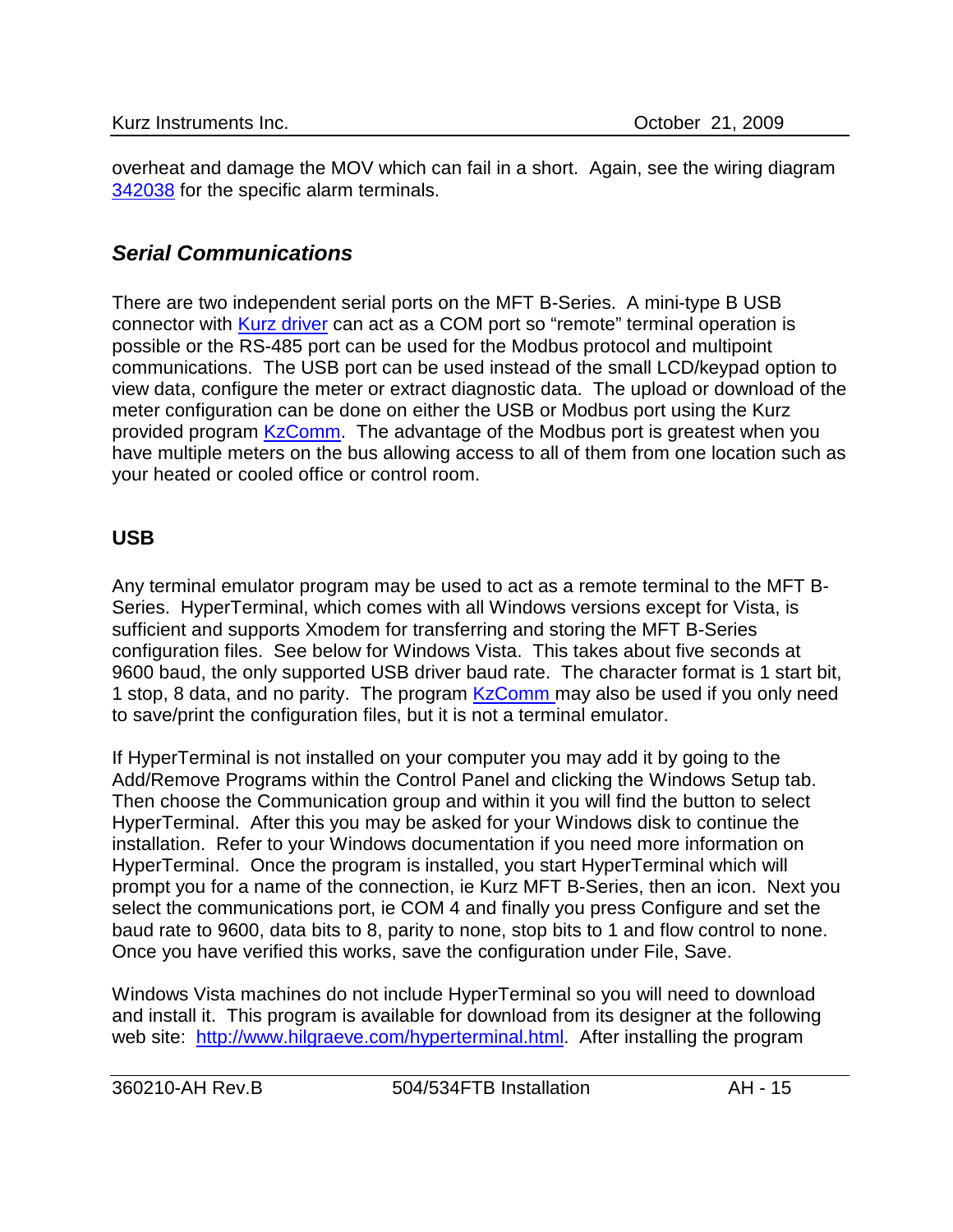configure it as described in the previous paragraph. You may want to put a shortcut to this program in your Start menu or on your desktop.

#### **RS-485/Modbus**

The RS-485 interface is half duplex and supports baud rates of 9600, 14400, 19200, 38400 and 57600. Wiring is a shielded twisted pair with two signal lines and one shield connection. The signal lines can be connected in any order provided the 485 bus is biased so the flow meter knows which signal is positive. See 342038 for a wiring example of this. A junction tee (see [www.turck.com](http://www.turck.com/)) between the network bus and instrument drop is recommended so instruments may be removed for service without interruption to the network bus.



Desk computers and laptops can interface to the RS-485 devices using a USB dongle converter. We recommend the industrial version from [EasySync,](http://www.easysync.co.uk/) available from Kurz (PN 700491) or the manufacture. This device is optically isolated, screw terminal interface with metal enclosure and status LEDs, with a biased bus allowing the auto-polarity detection to work. .

EasySync's devices have a known issue with the Microsoft Windows Vista operating system. Contact EasySync at [support@easysync-ltd.com](mailto:support@easysync-ltd.com) for help in installing the device.

The Modbus interface must be set for device address, protocol, baud rate, and byte order. See the serial communications section for more information on how to configure or verify Modbus communications settings. Once properly connected and configured, you will not only see the yellow LED flash for RS-485 receive activity, you will see the green LED flash for transmit or response of the flow transmitter. The MFT B-Series unit has two red LEDs used for receive and transmit, respectively. The full protocol specification and register variable map is found in the serial communications section of the manual.

## <span id="page-15-0"></span>*5-Wire Sensor Connections*

For the transmitter separate (TS) version you must field install the wiring between the sensor and its electronics enclosures. In addition to the field wiring diagram 342038 you need to refer to 342039 for the TS part. This is a 5-wire connection which must use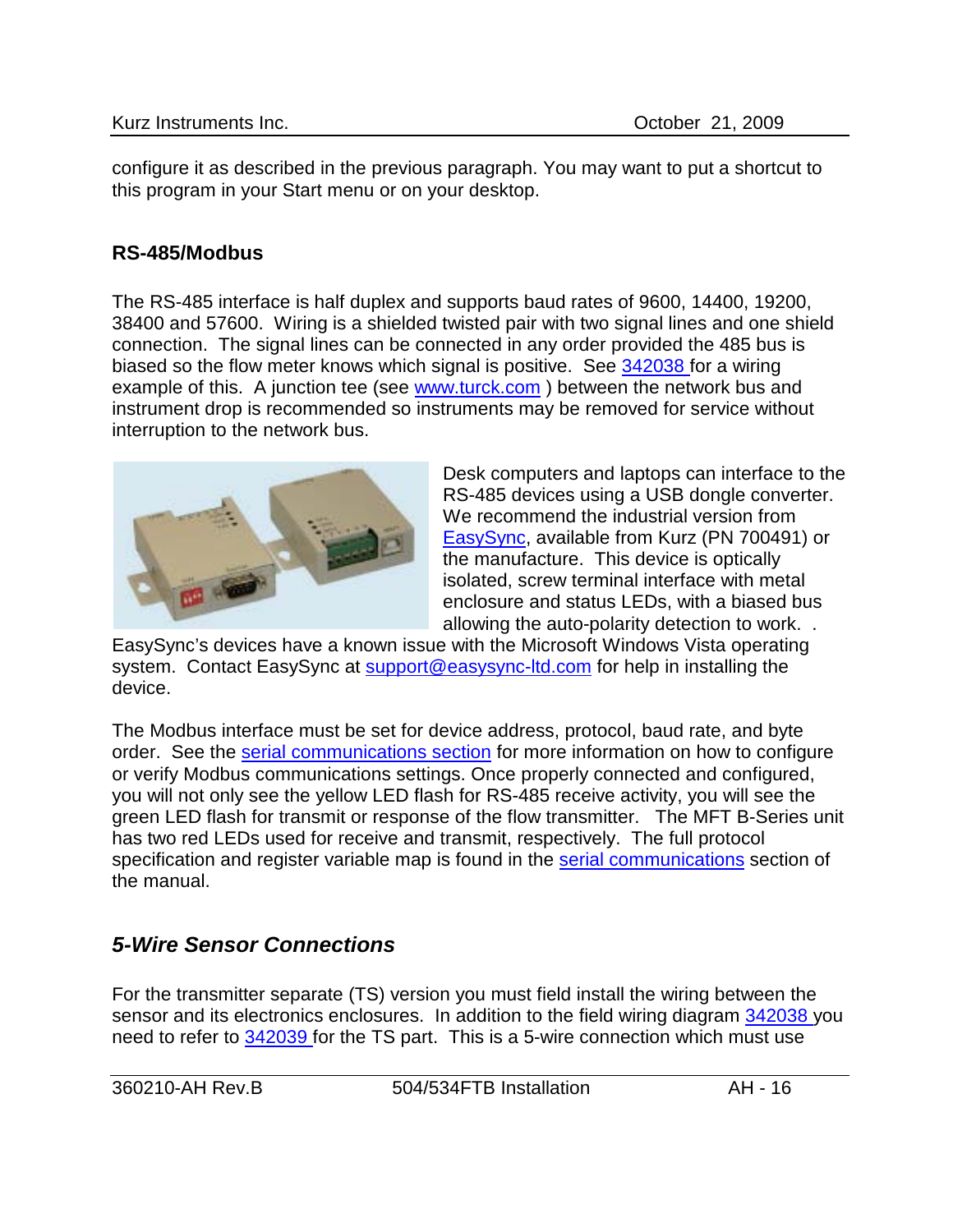quality wire whose wire resistance is less than 1  $\Omega$  per wire. Each wire must be matched within 0.01 Ω or 10 mΩ so the lead length compensation can work properly. Without this, the Factory calibration and temperature compensation will not hold in the field. If the individual wires do not meet the matching specification, their length must be trimmed or extended until they match. The terminal strip for the sensor wire will accept up to 12 AWG wire (2.05 mm) which is good for 630 feet (192 m) between the sensor and electronics. However, the electronics terminal block TB1 is rated for 14 AWG (1.63 mm) max wire size.

To maintain the CE compliance of the product in the TS configuration, one must maintain a good shield around the 5 wires. This can be done with rigid conduit, EMT or a braided shielded multi-conductor cable between the sensor junction box and the sensor electronics enclosures. Conduit seals directly to the enclosures are still needed to meet the explosion-proof ratings. Peripherally bonded shielded cable glands work well but a simple cable gland and shield pigtail ground connection is sufficient. Hawke America (281 445 7400, [www.ehawke.com](http://www.ehawke.com/)), makes a line of cable glands for shielded cable. Their Model 501 universal is one of many and has Exd safety ratings too, see installation info also. Some of these sizes and cable are also available as accessories from Kurz. See [section above](#page-8-0) with more recommend wiring methods for the 5-wire sensor connections.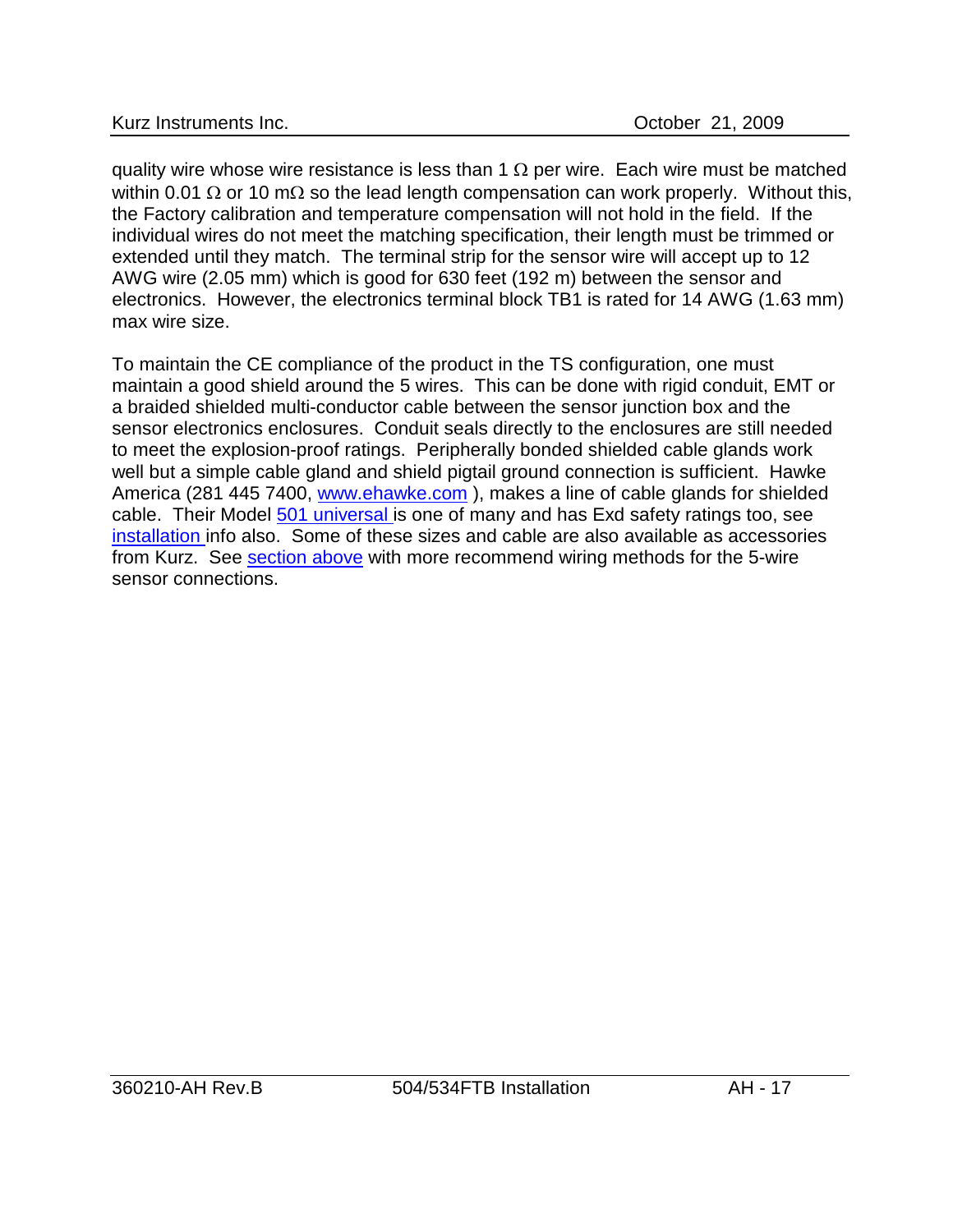

**Cable Gland Example with Braided Shielded cable on a TS configuration.**

**Not recommend for CE compliance on the 5-wire sensor connections of the TS configuration:**

| <b>Type</b>                                                                                                                                                                    | Reason not to use it.                                                                          |
|--------------------------------------------------------------------------------------------------------------------------------------------------------------------------------|------------------------------------------------------------------------------------------------|
| <b>Unshielded</b><br>twisted Pair, UTP                                                                                                                                         | No shiciding                                                                                   |
| Armor Cable                                                                                                                                                                    | Spiral wrap armor wires are not an EMI<br>shield. Behaves as an inductor at RF<br>frequencies. |
| <b>Flex</b> Conduit                                                                                                                                                            | Spiral wrap shell is not an EMI shield.                                                        |
| Better shield than ilex conduit but will not<br>Liquid Tight<br>Conduit<br>hold up well over time due to oxidation of<br>the metal wrap joints that degrade the EMI<br>shield. |                                                                                                |